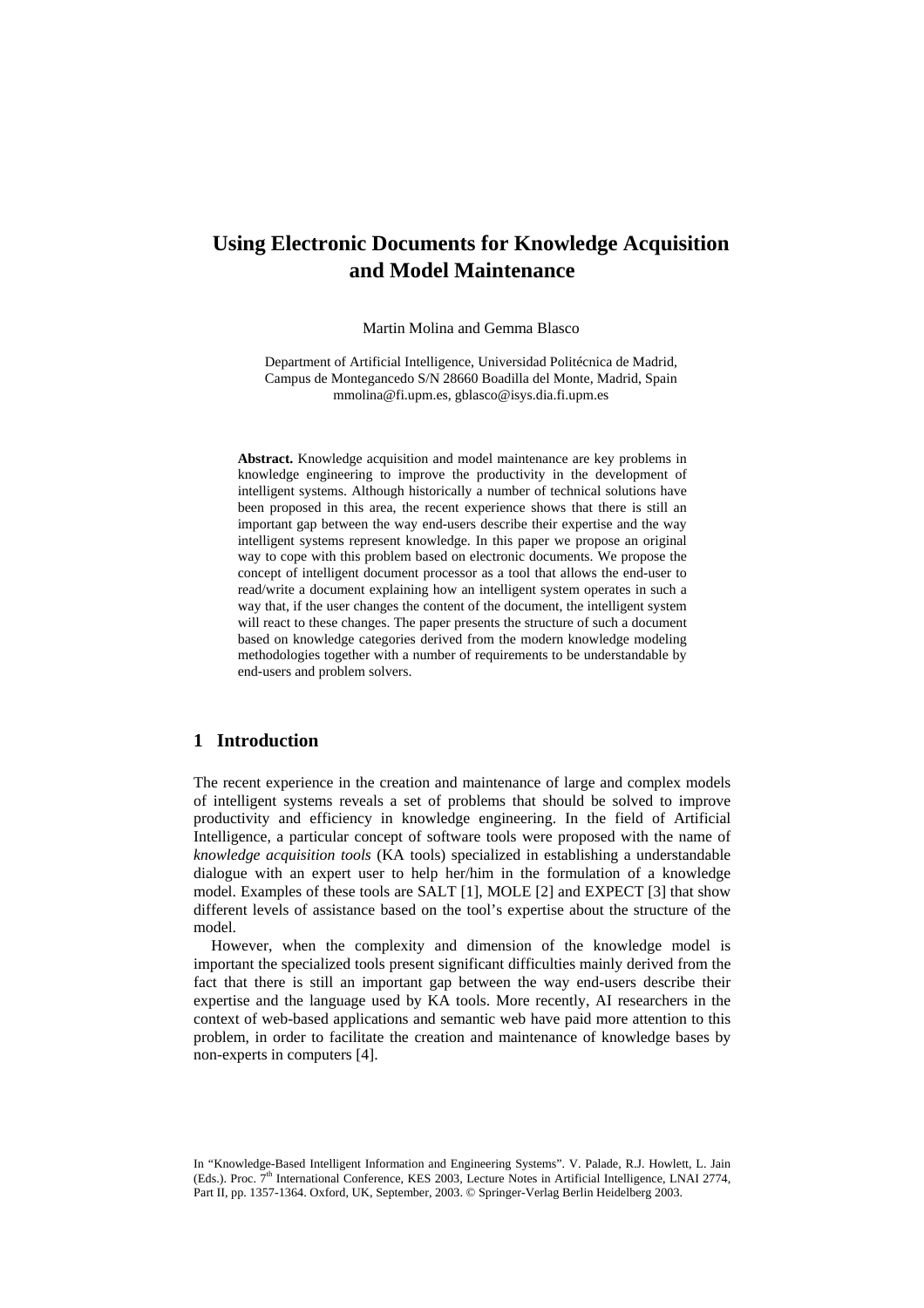| <b>Problem</b>    | <b>Explanation</b>                                                                        |  |  |
|-------------------|-------------------------------------------------------------------------------------------|--|--|
| Dimension and     | The knowledge model presents a high level of complexity with different interrelated       |  |  |
| complexity        | types of knowledge for different purposes (e.g., 143 KBs for a particular case).          |  |  |
| Heterogeneity of  | Each type of knowledge base has its own symbolic representation (frames, rules,           |  |  |
| symbolic          | uncertainty, temporal and spatial dimensions, etc.). Despite they are based on natural    |  |  |
| representation    | and declarative representation, this factor increases the difficulty of understanding the |  |  |
|                   | complete model.                                                                           |  |  |
| Low level of      | For certain types of knowledge, persons use certain common sense usual in their           |  |  |
| certain           | professional area, but the corresponding knowledge base may use low level                 |  |  |
| representations   | representations to represent such a knowledge with excessive detail about implicit        |  |  |
|                   | terms that makes the model more artificial and difficult to understand.                   |  |  |
| Abstract          | The KBs model follows a general knowledge engineering methodology. This usually           |  |  |
| computer-oriented | introduces an additional terminology closer to process information, different from        |  |  |
| terminology       | hydrology, that sometimes is too abstract for end-users and increases the difficulty to   |  |  |
|                   | understand the complete model.                                                            |  |  |
| Consistency       | The model presents a distributed organization of knowledge (e.g. a multiagent             |  |  |
| between modules   | architecture) and, for each module there is a set of knowledge bases with different       |  |  |
|                   | inference procedures. Sometimes it is difficult anticipate the dependencies between       |  |  |
|                   | modules in order to keep the global consistency.                                          |  |  |
| False idea of     | The edition of the content of knowledge bases uses text processors with the               |  |  |
| procedural        | corresponding language for each case. We found that this may give the false idea that     |  |  |
| representation    | the user writes a kind of procedure (following a conventional programming style)          |  |  |
|                   | instead of a set of expertise criteria with a declarative approach.                       |  |  |
| Different         | Another problem is that the user must combine different non-integrated software tools     |  |  |
| procedures for    | to cope with different sources of knowledge. Thus, for example, certain knowledge         |  |  |
| knowledge         | can be manually represented using symbolic formalisms, but another type of                |  |  |
| acquisition       | knowledge can be learned with machine learning procedures.                                |  |  |
| Low level of      | The user has the possibility of editing and modifying any part of the model with          |  |  |
| guidance          | certain freedom. However, this freedom should be complemented with certain                |  |  |
|                   | guidance in the model development, to suggest to the developer about what are the         |  |  |
|                   | next steps to be done.                                                                    |  |  |

**Fig. 1.** Problems reported during the maintenance of a knowledge model.

As an example of this, figure 1 shows a summary of problems reported by end users corresponding to an intelligent system, called SAIDA [5] that was developed as a tool for decision making in the field of hydrologic emergency situations following a knowledge-based multiagent approach with a variety of symbolic representations (with more than 140 domain knowledge bases for a particular realization). These problems show that, although the final system provides certain freedom for knowledge model maintenance based on the use of symbolic representations, still, the languages managed by the system use certain structuring principles and formalisms that are artificial for users that are not familiarized with computer oriented terminology.

## **2 Knowledge Acquisition Tools as Intelligent Document Processors**

In order to facilitate the process of model creation and maintenance, our approach changes the type of communication with the end user. Thus, instead of considering the user interface of the knowledge acquisition tool as a set of canned windows representing forms that must be filled by the user, together with a set of warning and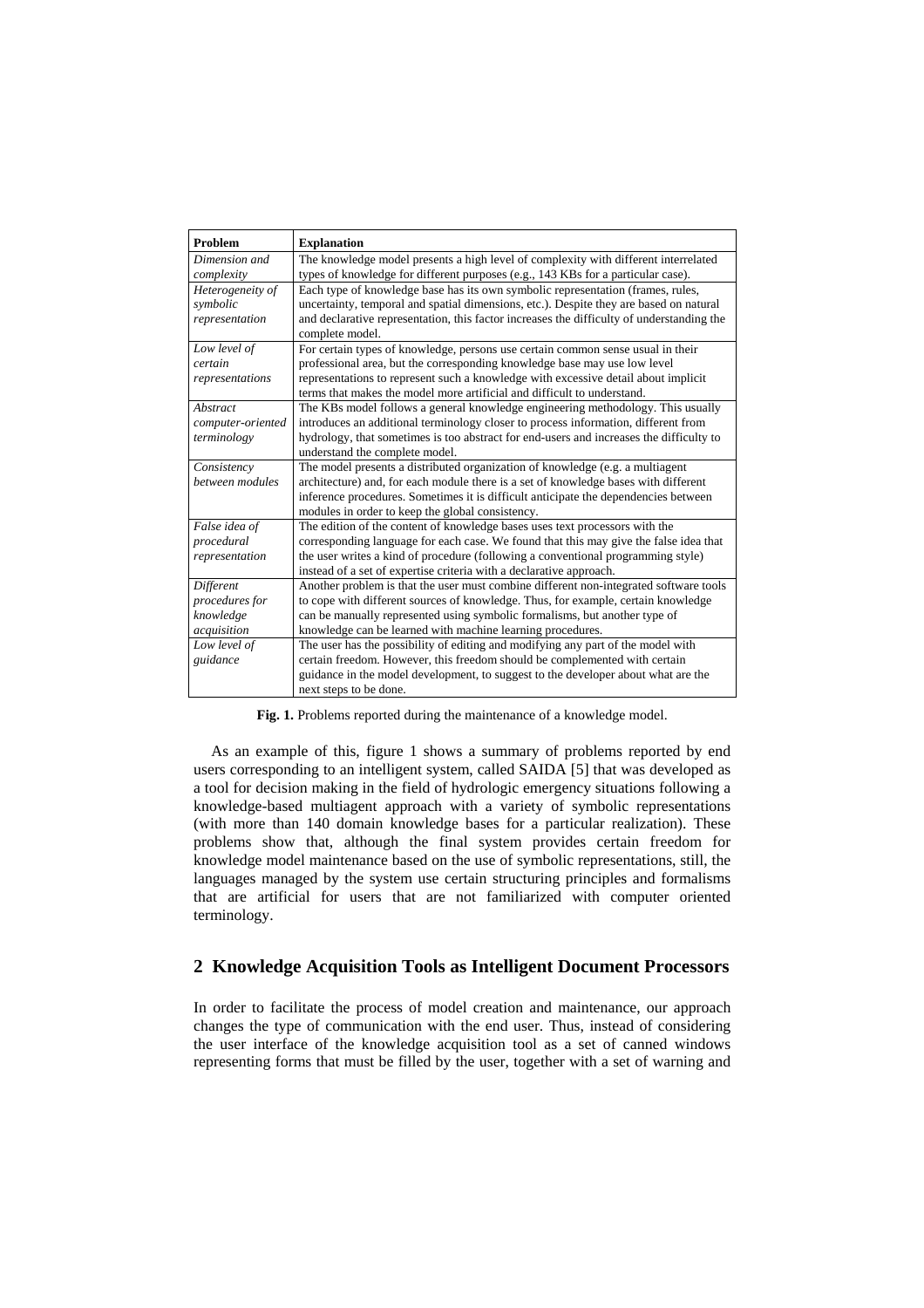help windows that try to supervise the process and guide the user, we propose an alternative communication mechanism based on the concept of an electronic document. The basic idea is that when the user creates/maintains a knowledge model, she/he reads and writes a document in the same way that reads and writes a conventional document using standard text processors. A document is an entity very familiar to persons non specialized in computer science, so this a natural media to formulate the content of a model and it has been assumed and extended in the context of web-based applications with electronic features (hyper-links, multimedia, etc.).

| <b>Section / subsection</b> |                    | <b>Content</b> |                                                                               |  |
|-----------------------------|--------------------|----------------|-------------------------------------------------------------------------------|--|
| Introduction                |                    | static         | Goals of the document, context, motivation                                    |  |
| Terminology                 | General            | static         | System concepts, symbolic representation, example, concept                    |  |
|                             | Terms              |                | requirements                                                                  |  |
|                             |                    | user           | User general concepts, general concept requirements                           |  |
|                             |                    | automatic      | Roles in inferences, attribute dependencies, types of attributes              |  |
|                             |                    |                | (static/dynamic, internal/external, etc), class hierarchy, requirements       |  |
|                             |                    |                | satisfaction                                                                  |  |
|                             |                    | user           | User domain concepts, domain concept requirements                             |  |
|                             |                    | automatic      | Roles in inferences, attributes dependencies, types of attributes             |  |
|                             |                    |                | (static/dynamic, internal/external, etc.), class hierarchy, statistics (N. of |  |
|                             |                    |                | concepts, etc.), requirements satisfaction                                    |  |
| Model overview              |                    | static         | Goals, task decomposition, domain knowledge organization, general             |  |
|                             |                    |                | model requirements                                                            |  |
|                             |                    | automatic      | Summary of tasks, domain knowledge statistics (N. of relations, etc.),        |  |
|                             |                    |                | requirements satisfaction                                                     |  |
| Task 1                      | Procedural<br>view | static         | Goal, subtasks, i/o roles, task structure, algorithm, example                 |  |
|                             | Domain             | static         | Set of knowledge bases used by the task                                       |  |
|                             | knowledge          | automatic      | Statistics (N. of relations, etc.)                                            |  |
| $\cdots$                    | .                  | .              | $\cdots$                                                                      |  |
| Task N                      | $\cdots$           | .              |                                                                               |  |
| Inference 1                 | Procedural<br>view | static         | Goal, i/o roles, algorithm, example                                           |  |
|                             | Domain             | static         | content description, symbolic representation (deductive tables,               |  |
|                             | knowledge          |                | functions, etc.), system concepts, domain knowledge requirements,             |  |
|                             |                    |                | example                                                                       |  |
|                             |                    | user           | User domain concepts, occurrences of relations, domain model                  |  |
|                             |                    |                | requirements                                                                  |  |
|                             |                    | automatic      | Precedence relations, attribute dependencies, quality measures                |  |
|                             |                    |                | (consistency degree, etc.), statistics (N. of relations, etc), requirements   |  |
|                             |                    |                | satisfaction                                                                  |  |
| .                           | .                  | .              | $\cdots$                                                                      |  |
| Inference M                 |                    |                |                                                                               |  |
| Summary                     |                    | automatic      | Summary of requirements satisfaction                                          |  |

**Fig. 2:** General view of the format of an electronic document for knowledge acquisition.

In order to use electronic documents in knowledge acquisition, we understand that the document is like a manual that describes problem solving methods for decision making procedures based on certain expertise. The document must accomplish the following three basic requirements:

• *Human understandability*. The content of the document must be totally comprehensible by users non-experts in computer science. A way to guarantee this assumption is that the complete set of procedures described by the document should be able to be performed manually by a user specialized in the domain of the problem.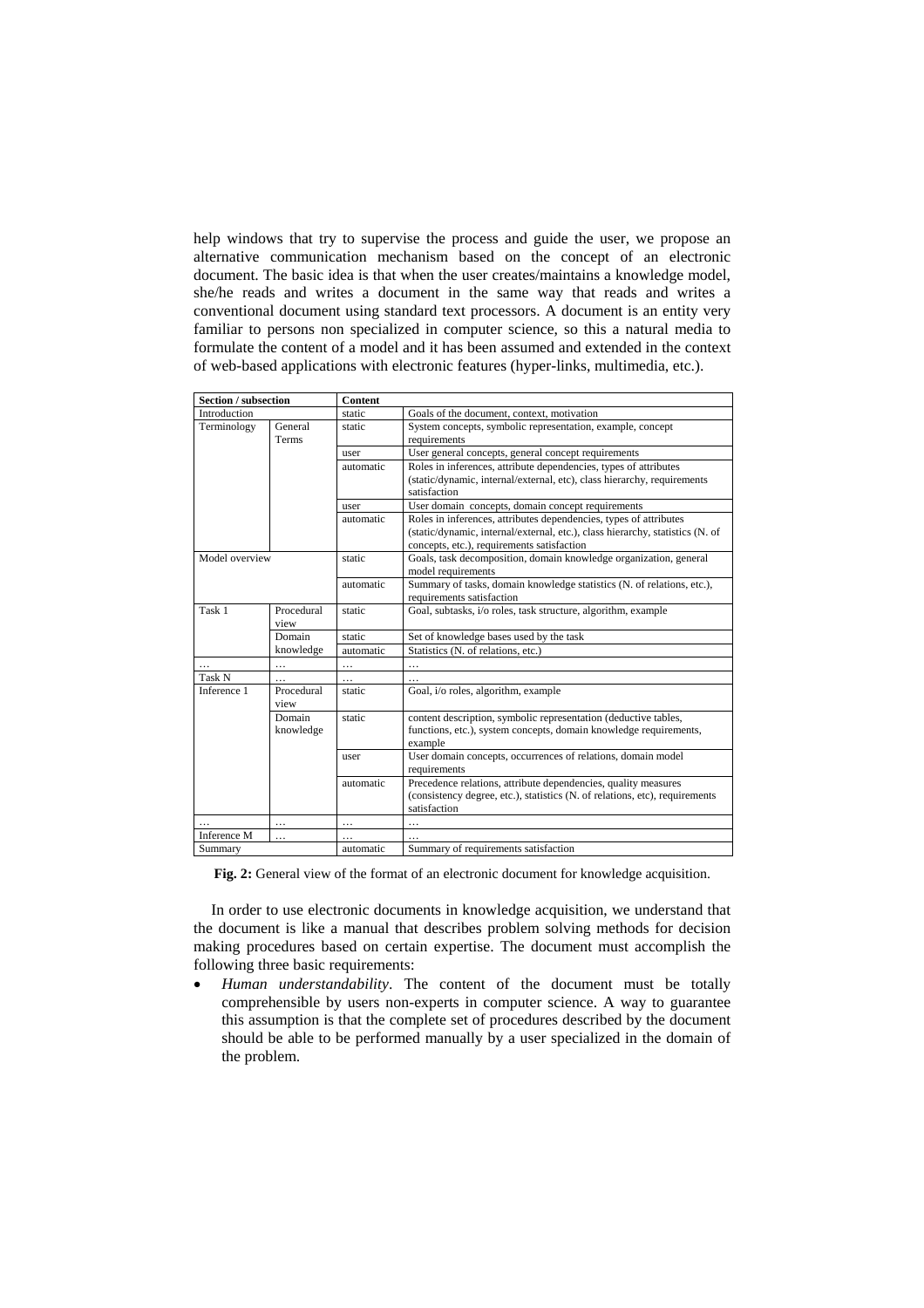- *Computer understandability*. The content of the document must be also comprehensible by computer programs that, based on this content, automatically perform the decision making procedures for which the knowledge based system has been designed.
- *Dynamic content.* The content of the document must be able to be modified by the user. For this purpose, in a document we consider three types of parts: (1) *static*, that describe prefixed areas assumed by computer programs that manipulate the document, (2) *user*, dynamic areas that can be edited and modified by users, and (3) *automatic*, dynamic areas that are automatically generated by processes applied to information provided by the user.

According to this, the knowledge acquisition tool is considered as an *intelligent document processor*, i.e. a text processor s specialized in the domain of the knowledge based system that allows the user to write the knowledge base as an electronic document. The intelligent text processor provides the following services: (1) *user interaction* to present the document to the user (with text, graphics and other multimedia resources) with facilities to modify the content, (2) *consistency checking* to guarantee the consistency of the model applying both syntax and semantic validation (the semantic validation is based on the processor specialization in the domain knowledge), (3) *changes propagation*, to produce complementary views of the model, (4) *document translation*, to generate operational versions of the document using symbolic languages (rules, frames, bayesian networks, logic clauses, etc.) to be processed by intelligent systems, (5) *development assistance*, to suggest what are the next steps to be done during the model construction .

In order to accomplish the requirement for human understandability, it is important that the document presents a structure with the different issues about the problem that need to be understood by persons. For this purpose, we consider the categories of knowledge established by knowledge engineering methodologies and tools (for instance, CommonKADS [6], KSM [7], etc.). In addition to that, we distribute the domain knowledge and we add complementary views at different levels of abstraction to facilitate global views of the model. Figure 2 shows the preliminary format of an electronic document for knowledge acquisition based on this idea.

During the creation/modification of the knowledge model is useful that the acquisition tool provides guidance to the user in order to know what is the next step (or remaining steps) to be done. For this purpose, we use what we call *model requirements*, i.e. affirmations about the form of the knowledge model that can be evaluated to check to what extend the model is complete. This is a kind of metaknowledge and can be either formulated by the user or prefixed by the knowledge based system.

Another important factor to make the document understandable by humans is that the type of symbolic formalism used to represent domain knowledge must be familiar to persons non-expert in computers. Thus, instead of including complex algorithms and/or low level symbolic representations, the document must follow natural representations such as tables, mathematical functions, etc. typically used in the professional domain of the problem. In general, there is an open library of graphical resources to formulate certain types of relations such as: deductive tables, probabilistic causal relations, patterns, functional representation, etc.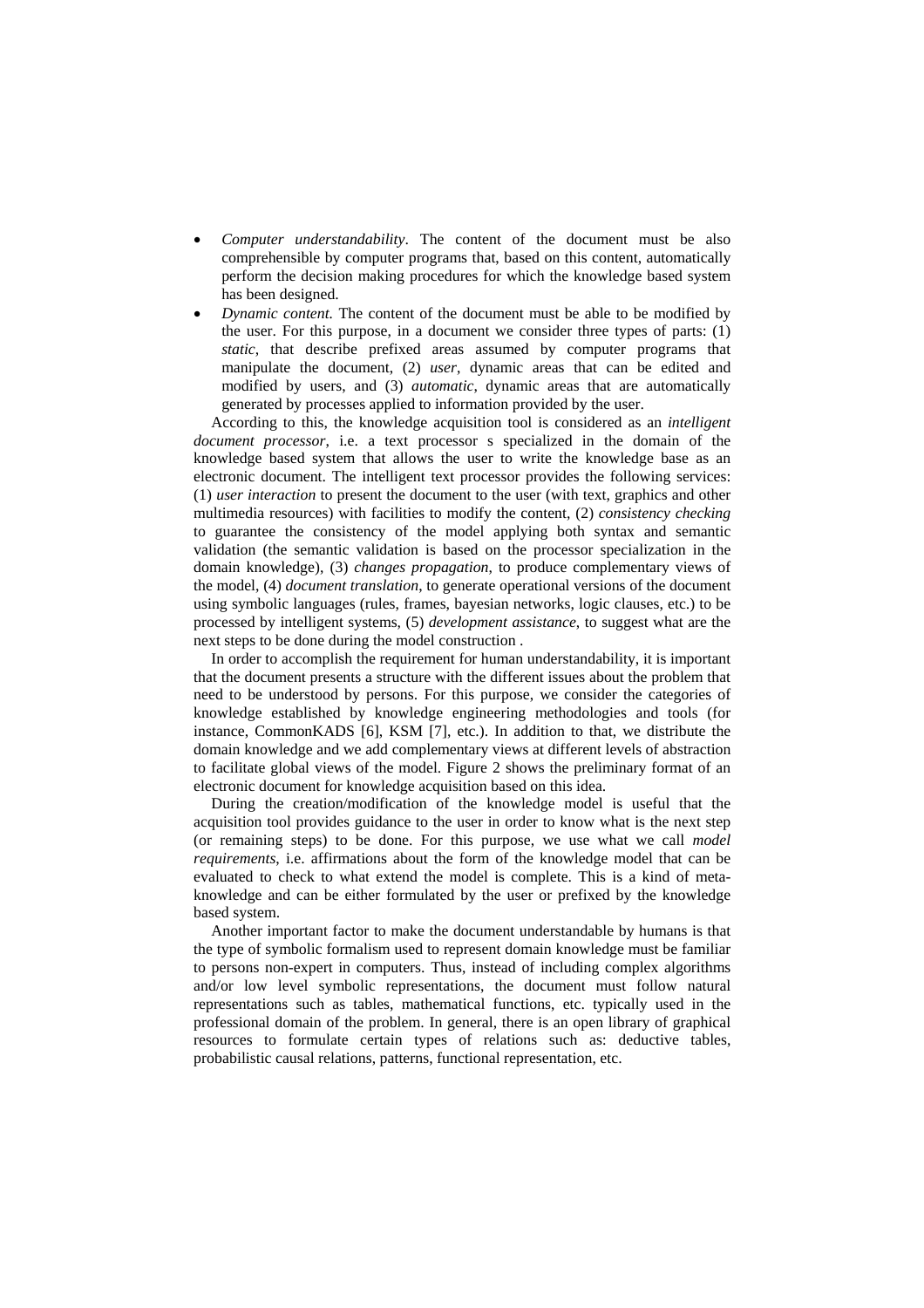

**Fig. 3:** Global view of the operation with the knowledge acquisition tool.

Finally, in order to be operational (understandable by programs) the content of the document must be translated to conventional symbolic structures to be manipulated by problem solvers, such a rules, frames, logic clauses, etc. Figure 3 shows the correspondence of the user-oriented representation and the operational version. In this case, a table with formulas is translated to rules.

# **3 Discussion**

The idea of assisting end-users, non-experts in computers, in the creation and maintenance of knowledge bases has been treated since the initial shells until the modern knowledge acquisition tools. However, in most of these cases, the user receives a limited perception of the knowledge base, that is presented as a kind of data base that must be written with the help of prefixed windows. This approach does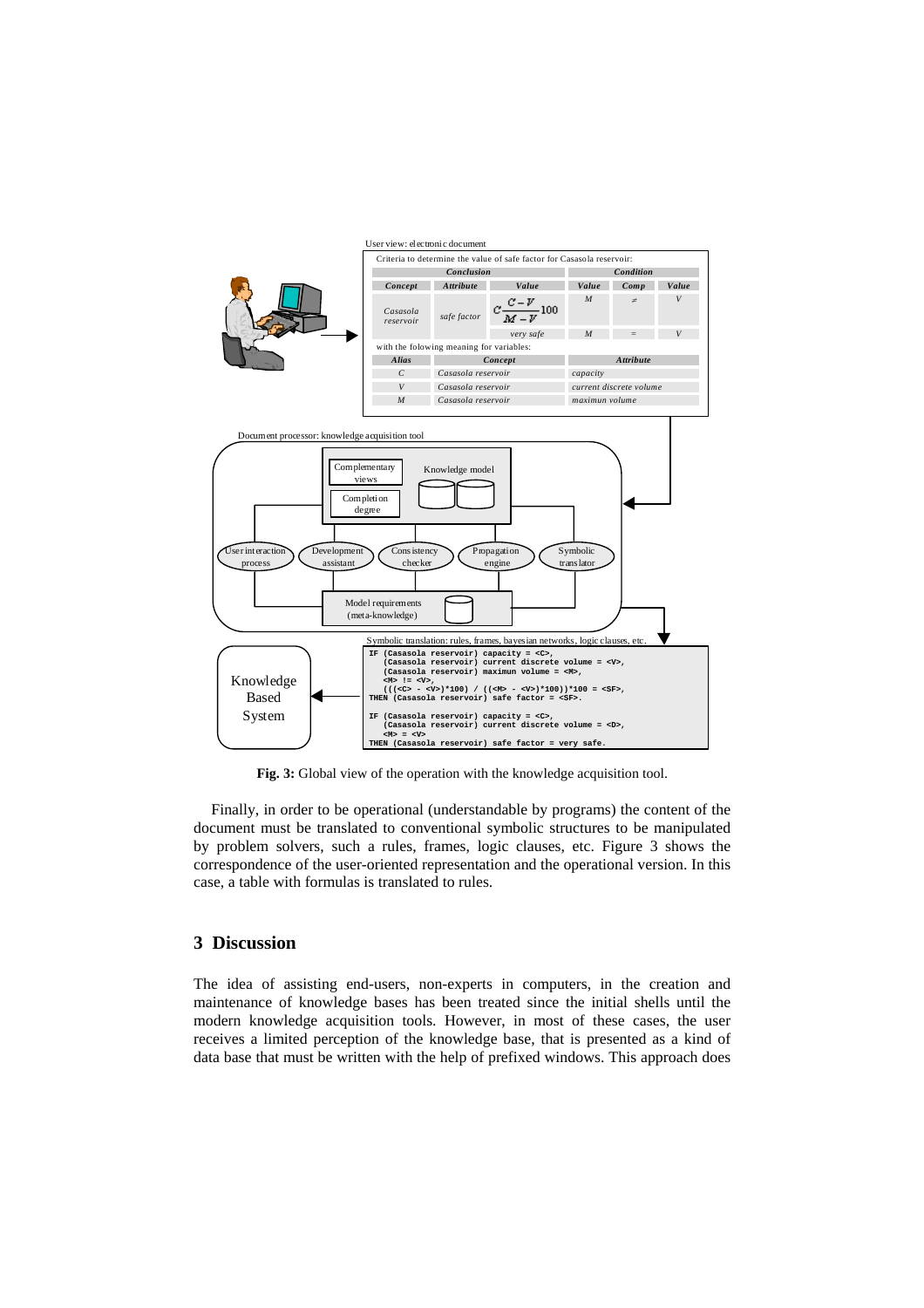not guarantee that the user has a global view and appropriate guidance to successfully create and maintain large and complex models. In addition to that, the KA tool normally assumes certain expertise of the end user, that make more difficult to be used by new users, and also, the tool sometimes uses certain structuring principles that are not familiar for end-users. An alternative way for knowledge acquisition is to use quasi-natural language sentences in a directed dialogue. This approach could be useful for knowledge bases with uniform representation and limited size but it is difficult to be followed in a complex knowledge based system. Our approach differs from the previous ones in an alternative communication media, the electronic document, which is familiar with persons non experts in computer science. The document includes certain format requirements oriented to make comprehensible by end-users together with automatic sections to provide guidance.

Recently, within the web-based applications has emerged the concept of *semantic web* [8]. This approach is oriented to have electronic web documents that are not only understandable by persons by also by programs using standard *ontologies* [9] that establish certain common meaning about the potential content of documents. This idea is similar to our approach in the sense that both use the concept of document that should be understandable by humans and machines. However, the idea in semantic web establishes that programs are able to understand the *kind* of information in the document but not the information itself, for any kind of document. On the contrary, our approach is limited to documents that represent knowledge models for intelligent systems, and it establishes a particular format with areas that correspond to knowledge bases that are understood by problem solvers.

Our approach extends the idea of *text processor* to be used as a tool for knowledge acquisition, so it is influenced by standard text processors that can be found in conventional software. We conceive a more advanced text processor that, besides the conventional user interaction for document edition with syntax validation, it is specialized in a particular format and content of document. Thus, the processor can guide the user and verify the content using certain semantic features corresponding to the domain of the knowledge based system. In addition to that, we also have found certain similarities of our approach with the idea of *intelligent product manuals* [10]. This approach uses the concept of electronic document to communicate knowledge about a system or device, as a manual. The idea is that the document serves as user interface to explain how to manipulate the device and uses a knowledge based system to answer certain questions to the user. In contrast to our approach, the document is not the knowledge base and it cannot be changed by the user to modify the behavior of the knowledge based system.

#### **4 Conclusions**

In summary, this paper presents an original contribution to improve knowledge acquisition and model maintenance of intelligent systems. In contrast to the traditional knowledge acquisition tools based on conventional user interfaces, we propose the idea of electronic document as basic media for knowledge acquisition. Under this approach, the knowledge acquisition tool is like an intelligent document